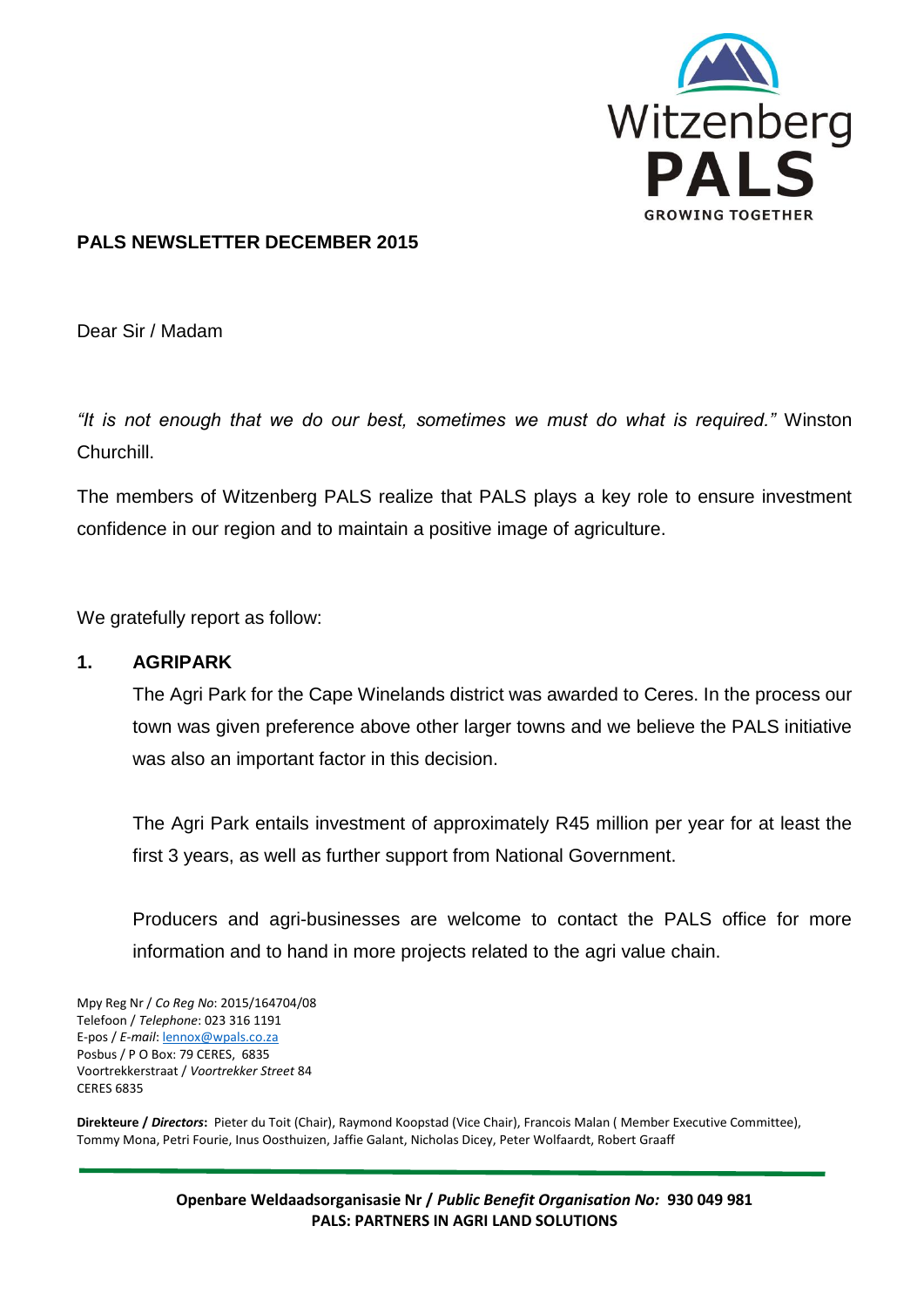## **2. LIASON WITH GOVERNMENT**

- 2.1 Progress has been made with water applications and a faster personal consultation process was established with the Water Department and agencies via the PALS office.
- 2.2 An important tax exemption for the PALS company and its donors was obtained. We are still awaiting feedback on exemption of capital gains tax.
- 2.3 Progress with BEE status is not satisfactory and we are still liasing with Government regarding this and recognition for participating producers, as provided for in the National Development Plan (NDP).
- 2.4 Subdivision for PALS projects can be expedited in terms of Act 126 of 1993. In 2016 we will request the National Director-General's assistance in this regard.
- 2.5 A joint Agri Witzenberg and PALS team is dealing with Eskom's capacity and supply in our area. Our operations manager is in correspondence with the National Director-General in this regard.
- 2.6 The Department of Agriculture Western Cape as well as certain national officials will visit us on a date that is to be confirmed. We will inform you of planned farm visits.
- 2.7 Cooperation with our local Municipality has already assisted us to expedite certain approvals.

## **3. LIASON WITH THE COMMUNITY**

Our PALS office has recently consulted with more than 500 farm workers during

information sessions. Discussions with the Witzenberg Rural Development Centre and livestock farmers of Nduli led to positive cooperation with the community. Producers are strongly advised to inform their employees, by way of information sessions, of their motivation and reasons for participating in the initiative. Our feedback suggests

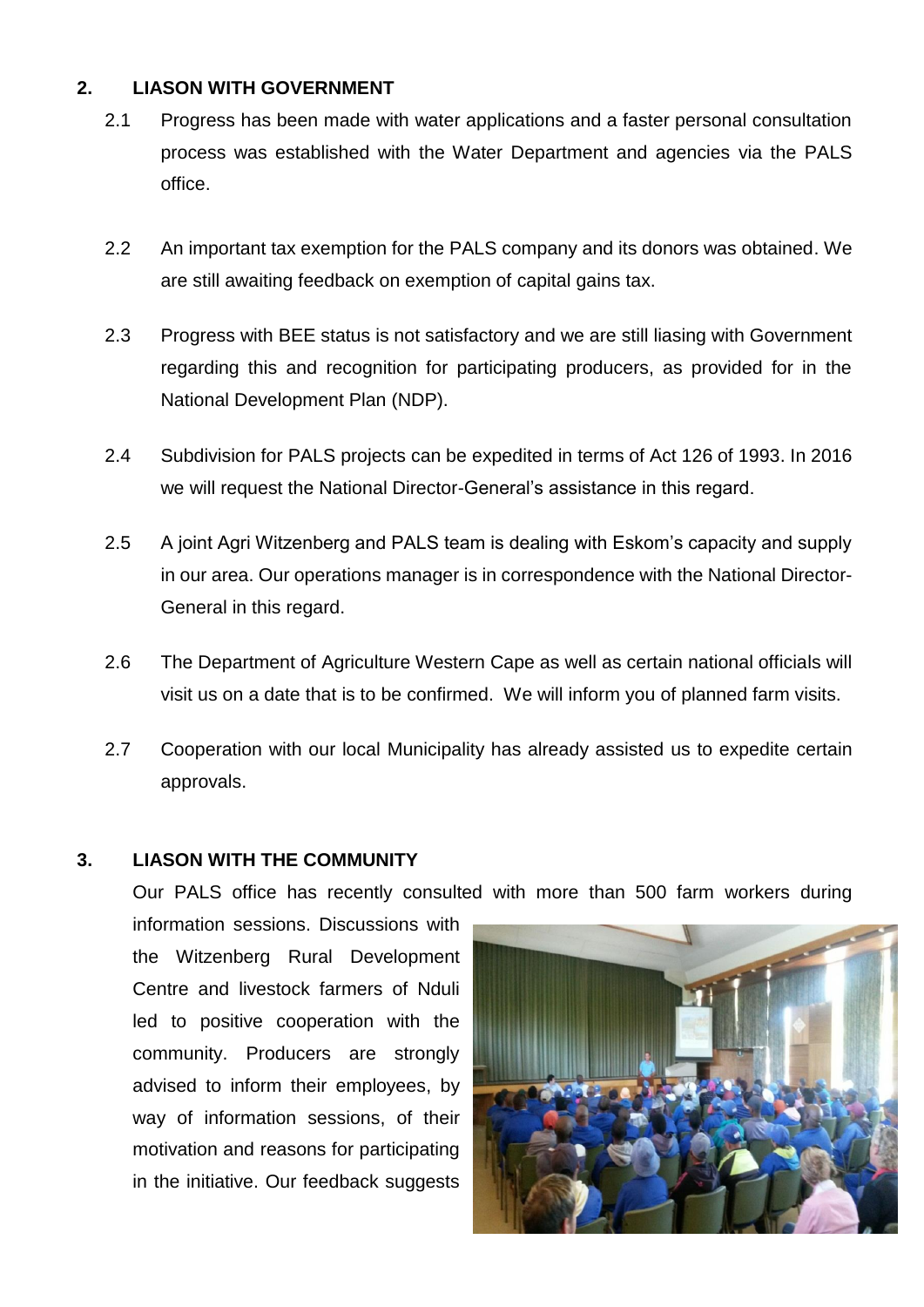that it is of great importance for producers themselves to discuss the PALS initiative with their employees. These discussions can be followed up by making available the information booklet, a copy which is attached hereto. Our operations officer, Lennox Plaatjies, will gladly present further information sessions with farm workers. The booklet is also available in Xhosa.

## **4. NATIONAL DEVELOPMENT PLAN AND OTHER POLICIES**

The PALS framework is the true embodiment and result of the proposals of the National Development Plan (NDP). Literature in this regard is available from our offices on request. The proposals and principles of Chapter 6 of the NDP is in line with the PALS initiative. The so-called 50/50 policy proposal must also be regarded in context of the NDP.

It is, amongst others, an objective that 20 % of agricultural land in a district must be earmarked to be transferred to black farmers. In addition a district land committee (like the PALS centre's watchdog committee) must be formed.

The acknowledgement of participating producers and the possible manner of obtaining land with Government finance are discussed as possibilities on page 207 of the NDP after the word "can".

Prof. Nick Vink already confirmed in his December 2014 report that the PALS framework and our initiative is a true manifestation of the proposals of the NDP.



# national planning<br>commission

Department: The Presidency **REPUBLIC OF SOUTH AFRICA**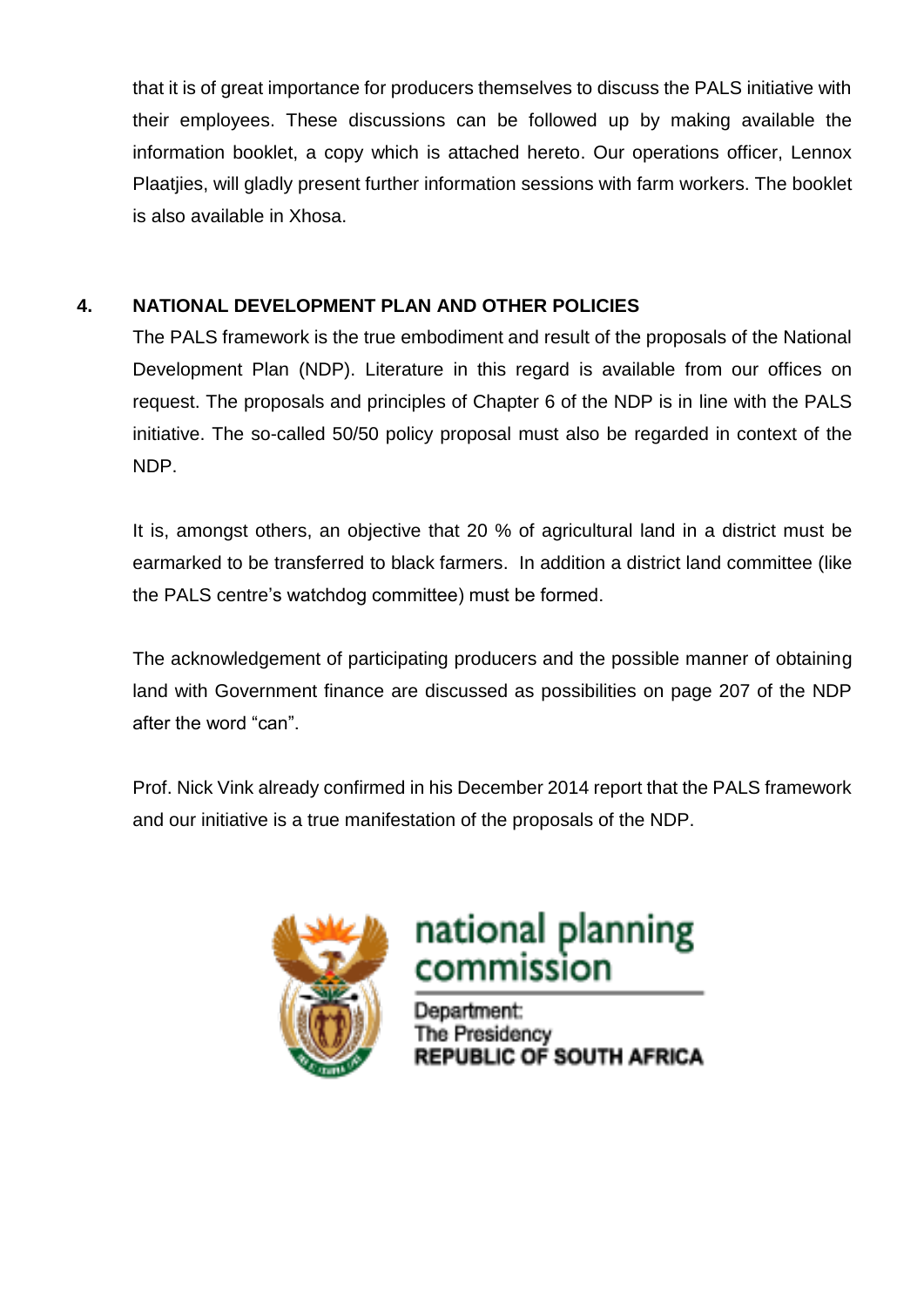## **5. PROJECTS**

5.1 With the helpful assistance and intervention of the PALS office and the Municipality, the Nduli livestock farmers were appointed as beneficiaries of the Daytona farm. The Government also have individuals from outside of the area on their database and conducted interviews with all of the applicants. With the assistance of the PALS business plan and mentor, the Daytona farm will be operated as a livestock farm and will assist in preventing livestock access to other areas.

#### 5.2 Agri-Life-Fruit

The new pack house and cold store room at Wolseley with 65% black ownership has already won an award. The PALS office and producers are currently assisting with advice to start production. Producers can help to ensure the success of Agri-Life-Fruit by delivering fruit to them in the coming season. Find attached hereto a document about the nature of this new business.

## 5.3 TSR Farming

The PALS project of Theo and Susanna van Rooyen in partnership with Raymond Gibson has already resulted in the settlement of 5 hectares of fruit trees on Kleinvlei in the Koue Bokkeveld. The project entails a 51% shareholding for the Van Rooyens on a farm that was bought from the Municipality.

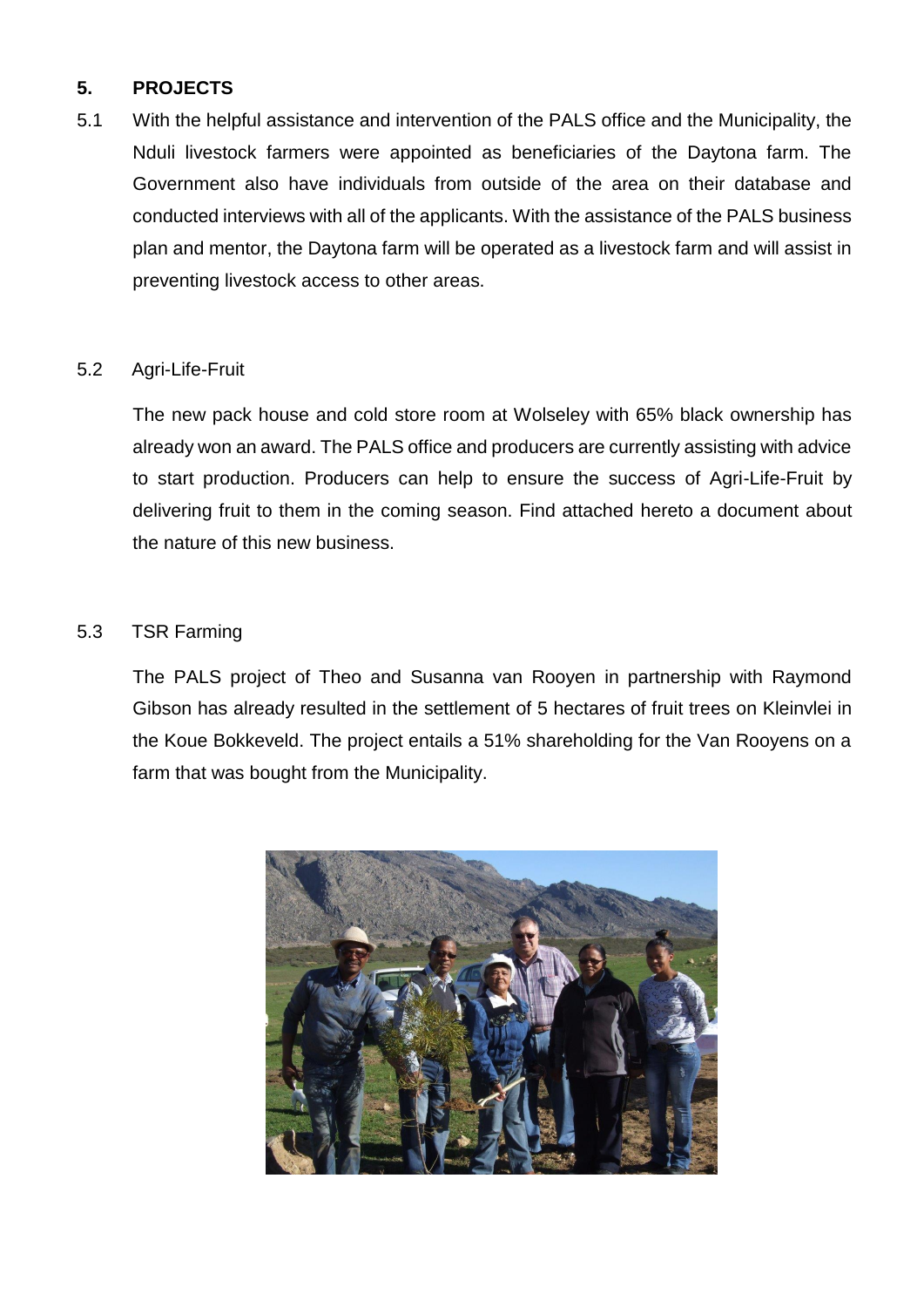- 5.4 Several agri park projects and various land projects are in the process of implementation and will hopefully be implemented in the next six months. In this regard certain approvals such as water permits, subdivision and BEE status are the only delay to implementation.
- 5.5 The Bella Frutta pack house was constructed in record time and provides 250 new job opportunities since 2 November 2015.
- 5.6 Other approvals for the Kleinbegin housing project and land for a pack house in Prince Alfred Hamlet were also obtained with the assistance of PALS.

#### **6. FINANCE**

Progress has been made with finance institutions. PALS projects should in future enjoy the benefit of better financing models and terms. Our directors and office are hard at work in making this a reality.

## **7. TAX EXEMPTION**

Donations to the PALS company will in future be tax deductible in terms of Section 18A of the Income Tax Act, as PALS obtained the necessary exemption as Public Benefit Organisation.

#### **8. OTHER DISCUSSIONS AND INITIATIVES**

Industrial organisations, service provider companies, agricultural associations and government departments were also visited by our personnel and informed of the progress of the initiative. Our office personnel can assist with water applications and processes and also help facilitate other liaisons.

Mr Nick van Huysteen of Saronsberg made 5 months' worth of water available to the Municipality in order to supply the town of Tulbagh with water in this dry year.